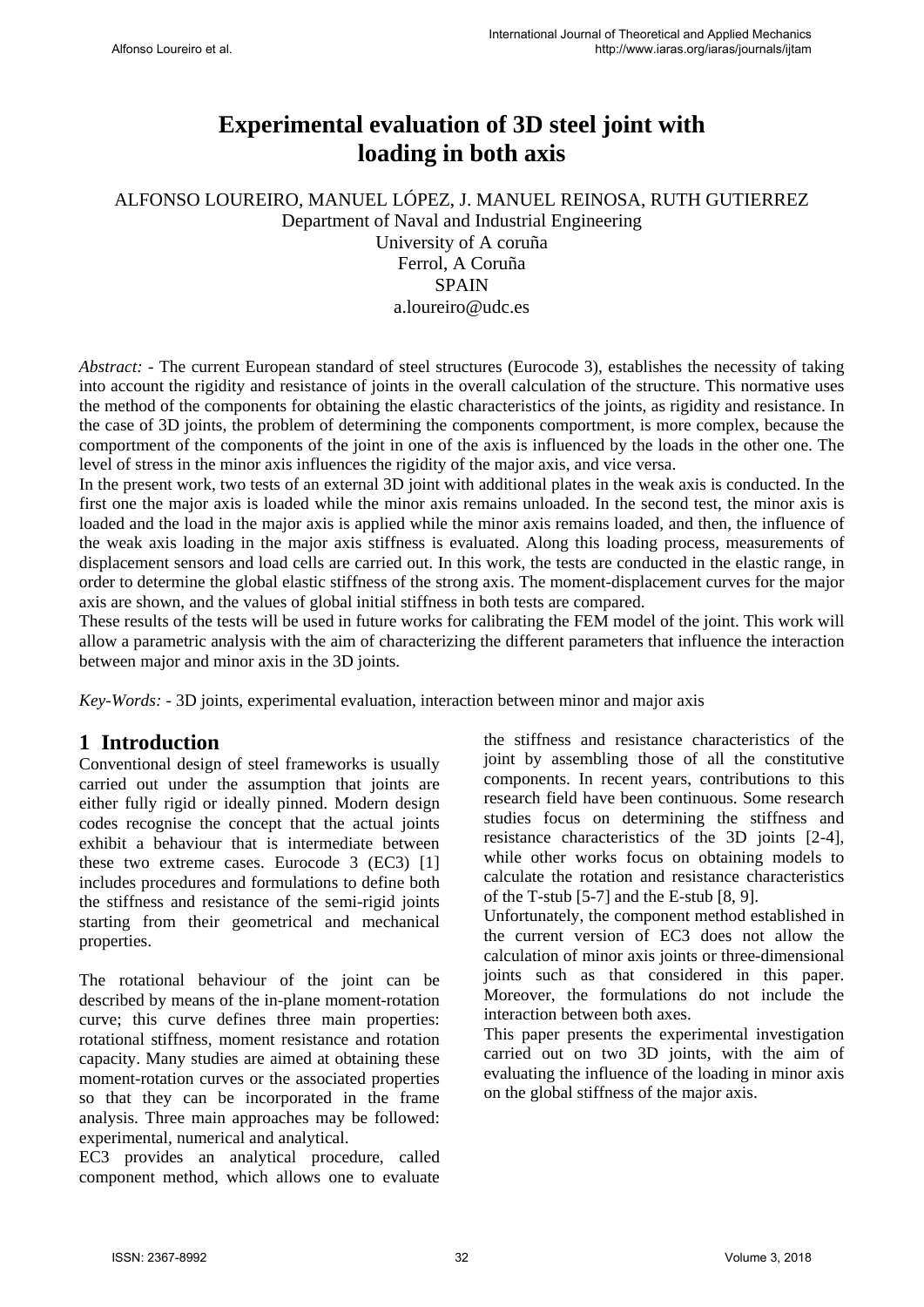# **2 Experimental research**

## **2.1 Description of the test**

This experimental investigation comprises two tests of the three-dimensional joint proposed in Fig. 1. The three-dimensional joint analyzed in this paper is characterized by the presence of the additional plates in the weak axis. The additional plates act as stiffeners for the major axis joint and contributes to the resistance of the column web in tension, compression and shear. As can be observed, the major and minor axis connections consist of extended end-plates. The minor axis connections are bolted to the additional plates welded to the column flanges.



Figure 1. 3D joint configuration.

 The specimen are based on IPE and HEA hot rolled sections. Both minor and major axis connections consist of IPE300 section beams connected to a HEA240 column using extended end-plates and two tensile bolt rows. The additional plates of the minor axis are 10 mm thick. End-plates of the beams are 30 mm thick in all cases, with the objective of assure that they have a very high stiffness. TR16 bolts of quality 10.9 in clearance holes are employed. The bolts are designed as bearing type, category D in EC3; thus, they are hand-tightened up to a torque value of 125 Nm (approximately 30% of that required for preloaded bolts) to ensure the snugtight condition.

The geometry of the tested frame is shown in Fig. 2. The column is fixed supported at both ends and the load is applied to the free end of each beam. The distance between the loading point in the beams and the column is 1 meter. The instrumentation comprises displacement sensors and load cells with

the aim of evaluate the global moment-displacement relationship of the major axis of the frame. The displacement sensors are located exactly under the loading points. All instrumentation is connected to a System 7000 data acquisition equipment controlled by StrainSmart® software. A detail of the displacement sensors and load cells can be seen in Figs. 3 and 4 respectively.

Hot rolled sections and plates are specified in grade S275 steel. The material properties are shown in Table I.

| Table 1. Lastic materials properties |                       |               |  |  |  |
|--------------------------------------|-----------------------|---------------|--|--|--|
| specimen                             | E(N/mm <sup>2</sup> ) | Fy $(N/mm^2)$ |  |  |  |
| <b>HEA 240</b>                       | 208000                | 301           |  |  |  |
| <b>IPE300</b>                        | 208000                | 312           |  |  |  |
| Additional<br>plates                 | 209000                | 296           |  |  |  |
| Front plates                         | 209000                | 287           |  |  |  |

Table 1. Elastic materials properties



Figure 2. Test arrangement of the external joint.

The aim of the tests is to see the influence of the minor axis loading in the behaviour of the global major axis stiffness for the external frame joint configuration shown in Fig. 2. Two test have been done. In the first test (T01), the major axis is loaded until a maximum load of 40 KN, without loading in the minor axis. In the second test (T02), firstly symmetrical loading (30 KN) is applied in both beams of the minor axis and then the load in the major beam is increased again until 40 KN, while the minor axis remains loaded. These values of loading in both axis have been evaluated from the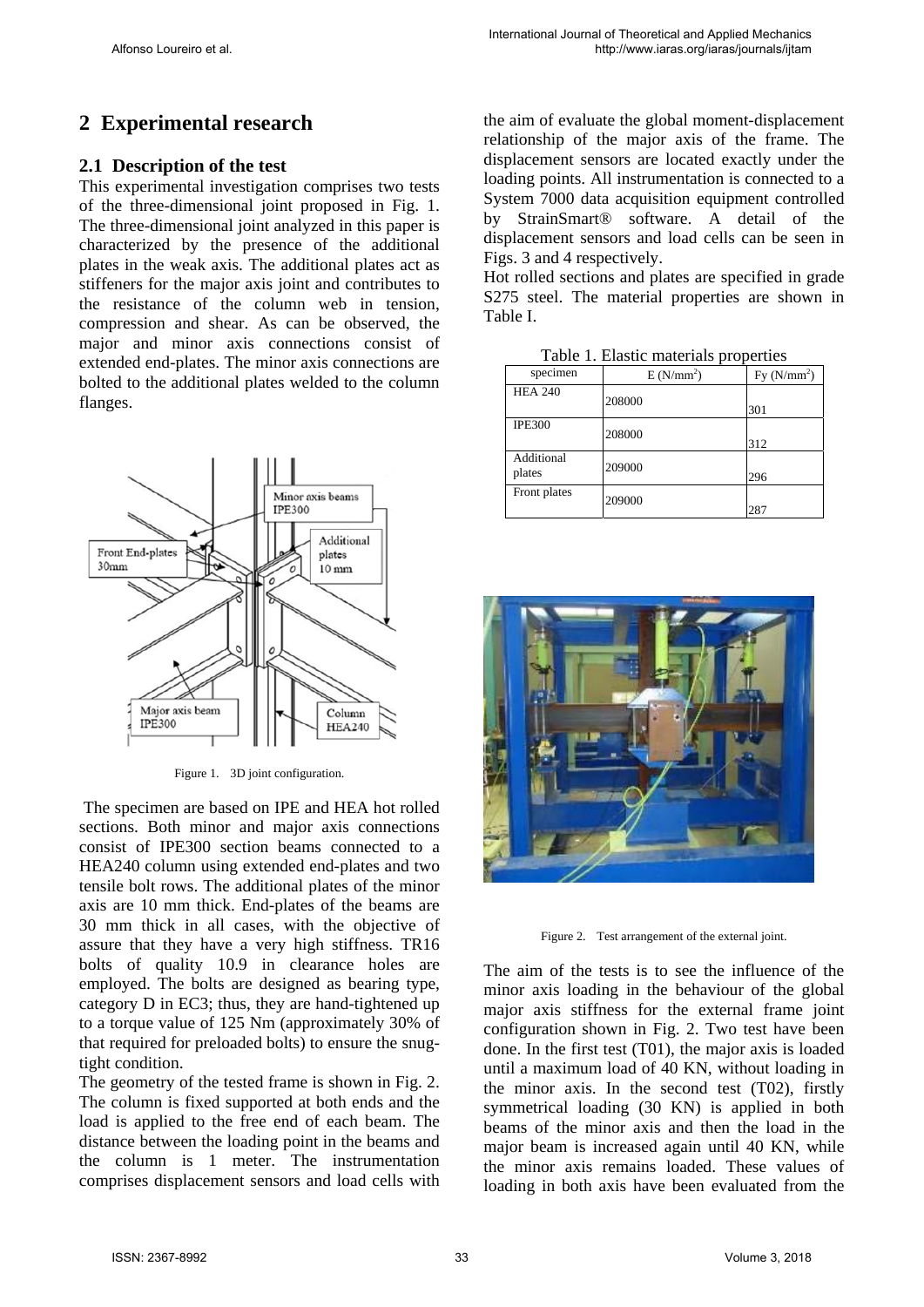results provided by a previously developed numerical model, with the aim of assuring that both axis remains in the elastic zone, and no plastic deformations appear in the joint. As said before, this loading procedure allows us to determine the influence of the minor axis load in the major axis initial global stiffness.



Figure 1. Detail of the displacement sensors



Figure 2. Detail of the load cells

### **2.2 Tests results**

As explained above, two tests have been developed. In both tests, the important measures are the level of loading in both axis, and the vertical displacement of the major axis beam just under the loading point. These values have been obtained, and they are discussed in this section. The global initial stiffness values of the strong axis have been obtained by means of the moment-vertical displacement relationship.

Fig. 5 shows the moment-displacement curve of the mayor axis beam in the first test (T01), in which the minor axis remains unloaded. Fig. 6 shows the moment-displacement curve in the second test (T02), when the minor axis has been previously loaded until 30 KNm. The graphics show the initial stiffness values, Sj,ini, obtained through linear regression analysis of the curves.

Table II shows the initial stiffness values of the major axis in both tests, and the relation between them. It can be seen that the rigidity of the strong axis increases when the minor axis is loaded. In this case, the increment of the major axis stiffness is about 17.7%. From previous FEM analysis, it can be said that this stiffening effect is primarily due to the tensioning effect of the column flanges by the load acting on the minor axis. Figures 7 and 8 show the complete FEM and a detail of the deformed shape and Von Misses stresses in the joint when both axis are loaded.

It is not possible to establish the comparison between the stiffness values obtained from tests and the theoretical values provided by EC3, because these latest ones do not take into account the stiffening effect due to the additional plates and the load acting on the minor axis.

|  | Table 2. Stiffness comparison (KNm/mm) |  |
|--|----------------------------------------|--|
|  |                                        |  |





Figure 5. Moment-Displacement diagram for major axis with no loading in the minor axis



Figure 6. Moment-Displacement diagram for major axis with loading in the minor axis